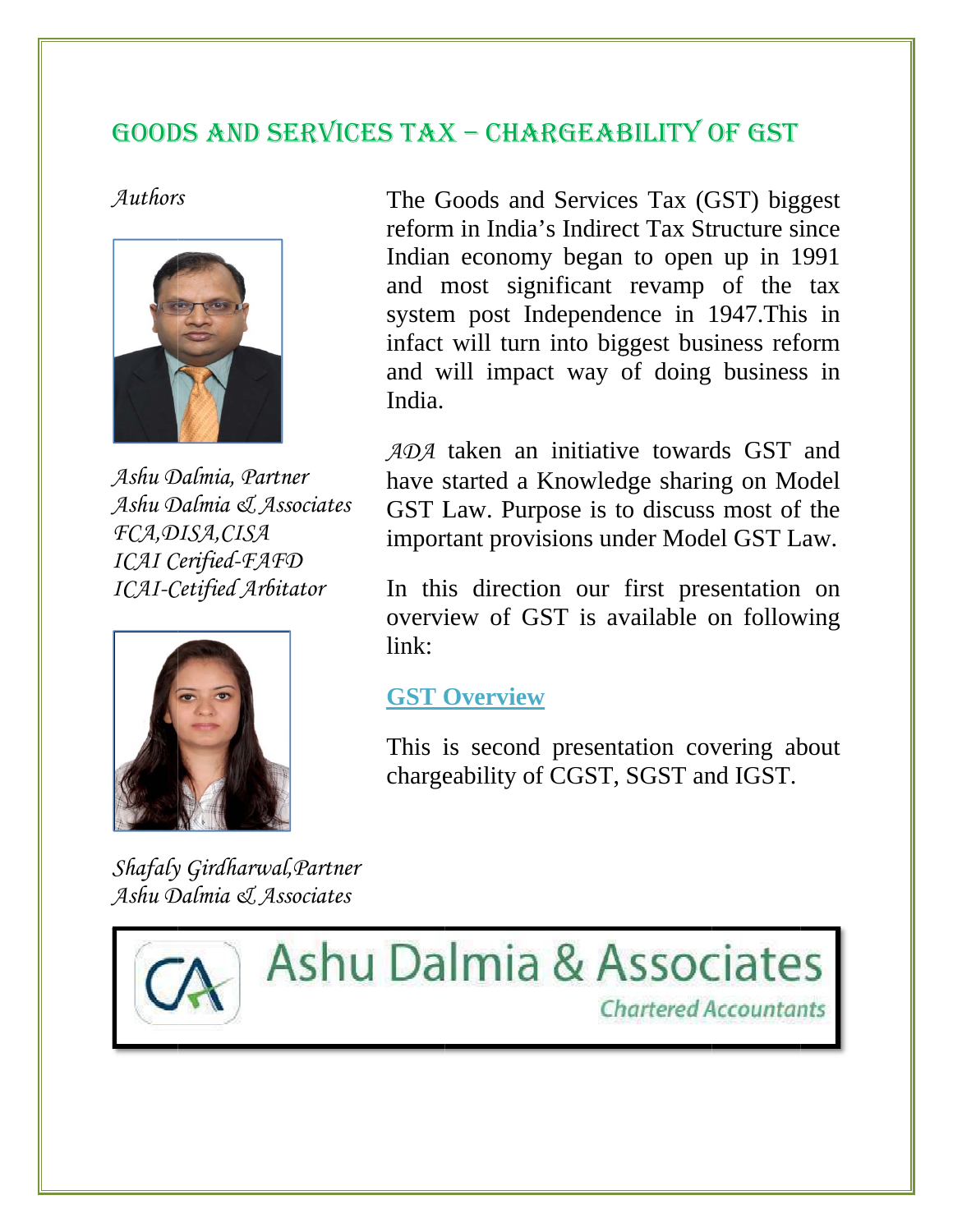$\sim$  1  $\sim$ 

# *CHARGEABILITY OF CGST, SGST AND IGST*

Chapter III of the CGST/SGST Act, 2016 provides for the levy and collection of CGST and SGST vide section 7 of the Act. Chapter III of the IGST Act, 2016 provides for the levy and collection of IGST vide section 4 of the Act.

Section 7 of the CGST/SGST Act, 2016 and Section 4 of the IGST Act, 2016 are the charging sections of the respective Act.

This note deals with the provisions of charging section 7 and section 4 of the CGST/SGST Act 2016 and IGST Act, 2016 respectively in Part A and Part B.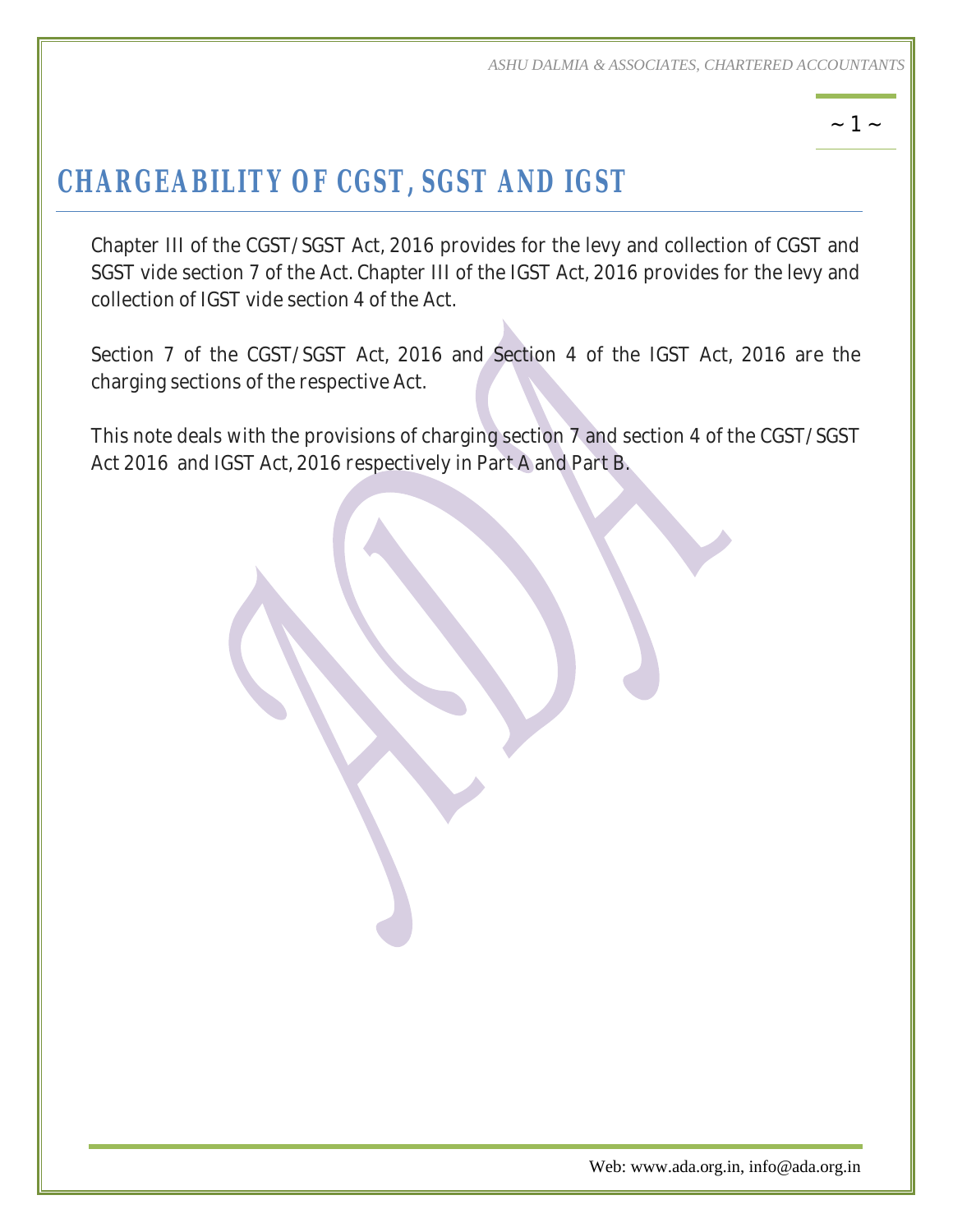## $\sim 2 \sim$

# *PART A-Levy and Collection of CGST/SGST*

Section 7 of Chapter III of the CGST/SGST Act, 2016 provides:

### Section 7(1)

- ∑ *There shall be levied a tax*
- ∑ *called the Central/State Goods and Services Tax (CGST/SGST)*
- ∑ *on all intra-State*
- ∑ *supplies of*
- ∑ *goods and/or services*
- ∑ *at the rate specified in the Schedule to this Act and*
- ∑ *collected in such manner as may be prescribed.*

#### Section 7(2)

- ∑ *The CGST/SGST shall be*
- ∑ *paid by every taxable person*
- ∑ *in accordance with the provisions of this Act.*

#### Section 7(3)

*Notwithstanding anything contained in sub-section (2), the Central or a State Government may, on the recommendation of the Council, by notification, specify categories of supply of goods and/or services the tax on which is payable on reverse charge basis and the tax thereon shall be paid by the person receiving such goods and/or services and all the provisions of this Act shall apply to such person as if he is the person liable for paying the tax in relation to such goods and/or services.*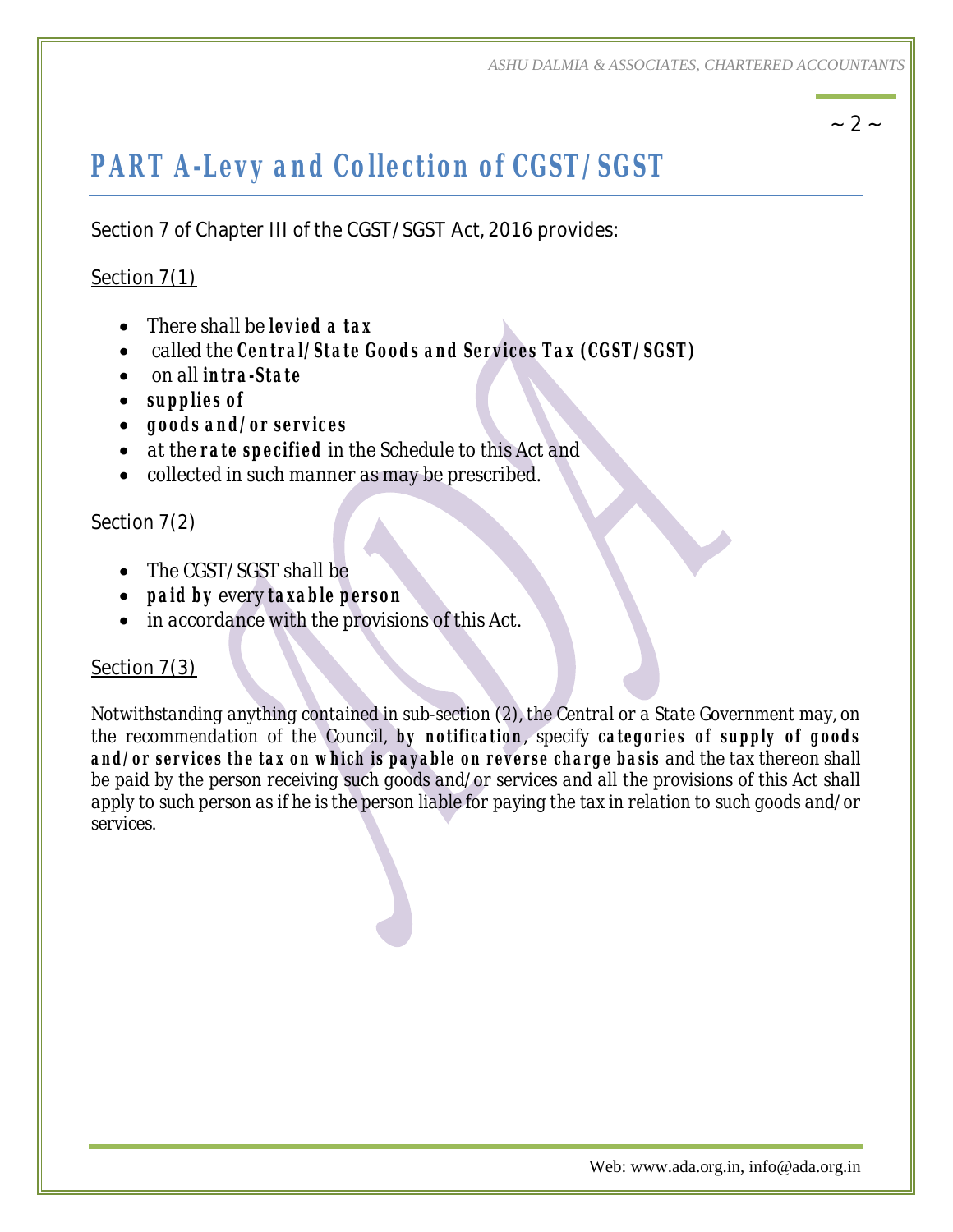## $\sim$  3  $\sim$

# *ANALYSIS*

Article 265 of the Constitution of India mandates that no tax shall be levied or collected except by the authority of law. Section 7 is the charging provision of the CGST/SGST Act. For the purpose of charging CGST/SGST following points are important:

- ∑ **Tax to be levied called CGST and SGST: -**Imposition of CGST by Parliament of India and SGST by the respective State.
- ∑ **Taxable event is Supply: -** Supply has been defined in section 2(92) read with section 3 of the Act. Section 3 extensively deals with meaning and scope of supply. It includes
	- **Sale**,
	- **Transfer.**
	- **Barter.**
	- **Exchange,**
	- $\blacksquare$  License,
	- Rental,
	- Lease.
	- **Disposal**

Schedules I and II also enumerate various kinds of supplies. GST would be applicable on supply of goods as against the present system of levy of duty or tax on the manufacture or on sale of goods. The levy is therefore on supply of goods. It should be noted that even transactions of simple transfer, barter and exchange amount to supply for the purposes of GST law.

∑ **Tax shall be payable on intra-state supplies: -**The meaning of intra-State supply is contained in Section 3A of the IGST Act, 2016. A supply would be an **intra-State supply** if the **location of the supplier** and the **place of supply**, both are within the **same State**.

Thus place of supply and location of supplier are two important aspects to characterize the nature of supply as intra-state (to levy CGST and SGST) or interstate (to levy IGST).

**Section 5 and 6 of the IGST** Act, 2016 provides for provisions to **determine the place of supply** of goods and services respectively.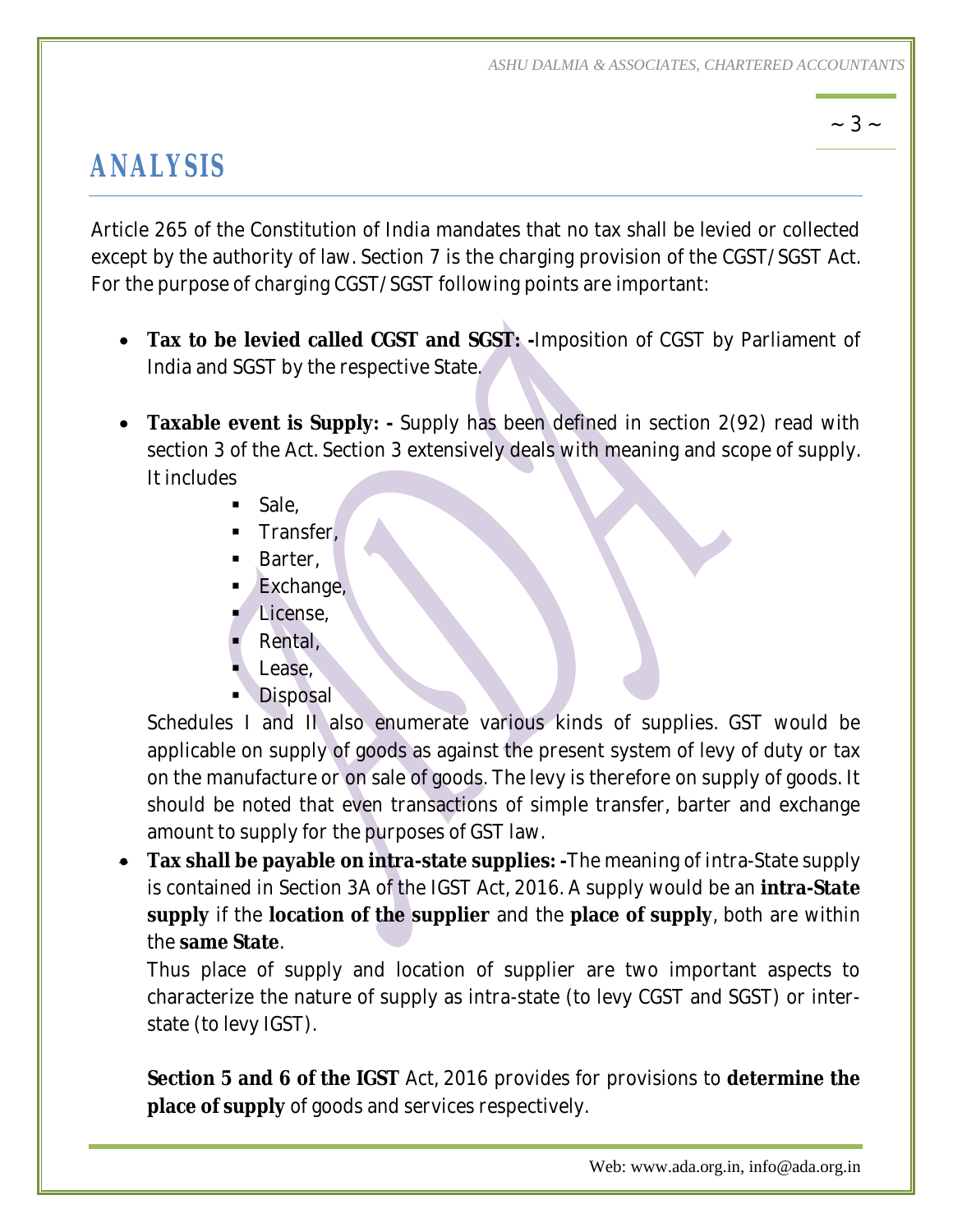$\sim 4 \sim$ 

Section 2(65) of the CGST/SGST Act, 2016 defines the location of supplier of service. As per this section, location of supplier of service means:

- Place of Business (Registered with GST) from where supply is made;
- Location of fixed establishment (Other than the registered place of business) form where supply is made; *As per Section 2(46) of the CGST/SGST Act, 2016 "fixed establishment" means a place (other than the place of business) which is characterized by a sufficient degree of permanence and suitable structure in terms of human and technical resources to*
- *supply services, or to receive and use services for its own needs;* In case supply is made from multiple places, the location of supplier is the place which is most directly concerned with provision of the supply;
- In the absence of any such place, the location is the usual place of residence of the supplier.
- ∑ **Goods and Services:** As per Section 2(48) of the CGST/SGST Act, 2016, "**goods**'' means every kind of movable property other than actionable claim andmoney but includes securities, growing crops, grass and things attached to or forming part of the land which are agreed to be severed before supply or under the contract of supply;

Explanation – For the purpose of this clause, the term 'moveable property' shall not include any intangible property.

As per Section 2(88) of the CGST/SGST Act, 2016, **"services"** means anything other than goods.

Explanation: Services include intangible property and actionable claim but does not include money.

∑ **Taxable Person: Meaning of 'taxable person:**Section 9 of the CGST/SGST Act, 2016 defines the term "taxable person".A taxable person is defined as any person who carries on any business in India and who isregistered or who is required to be registered.

Schedule III of the Act, lists out persons whoare liable to get registered. A person who is required to be registered will be considered as ataxable person only if his aggregate turnover in a financial year exceeds Rs. 10 lacs (Rs. 5lacs in case of North Eastern States including Sikkim). In this regard, North Eastern Stateswould mean – Arunachal Pradesh, Assam, Meghalaya, Manipur, Mizoram, Nagaland andTripura including Sikkim.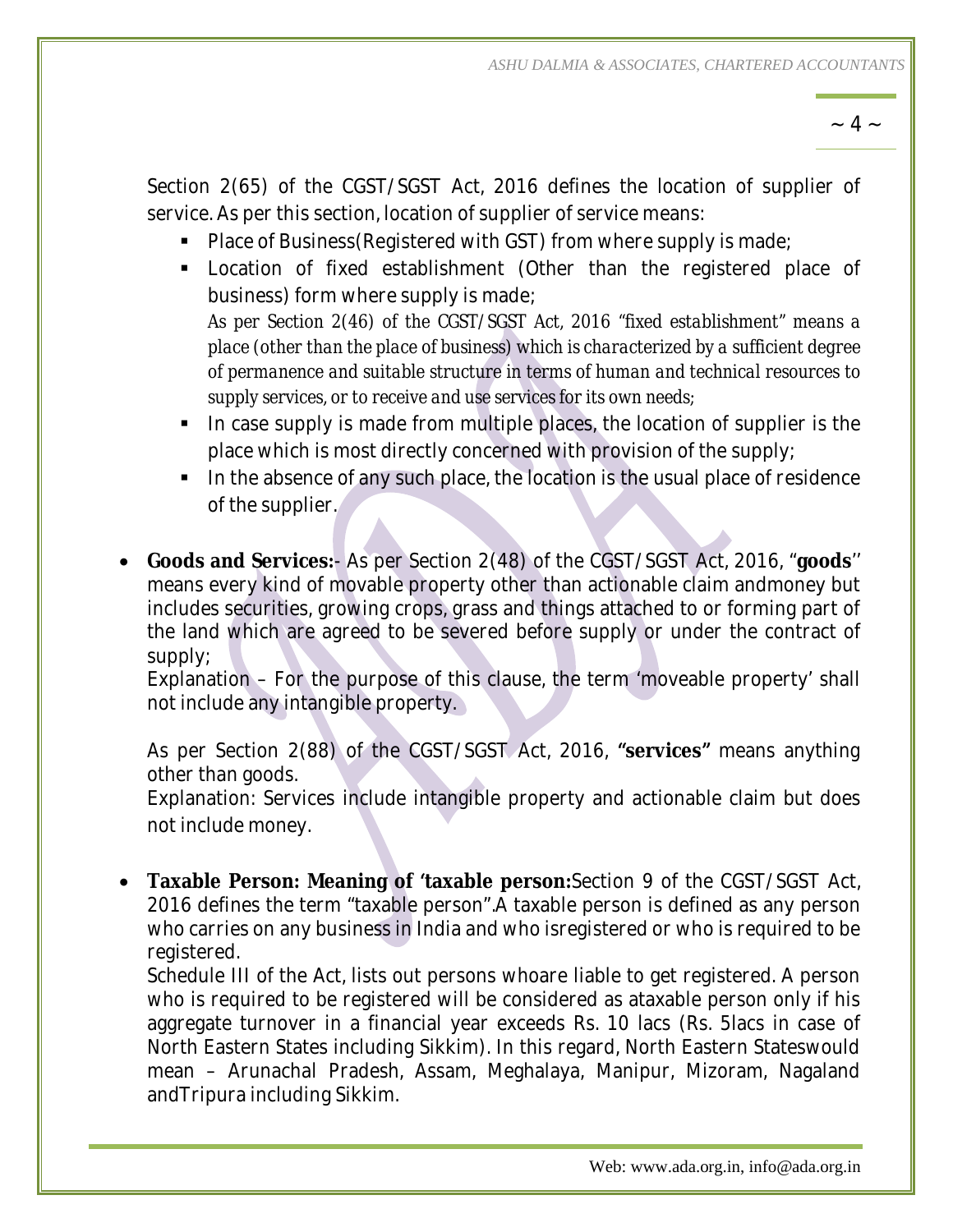$\sim$  5  $\sim$ 

It is also important to understand that the threshold for registration and threshold for paymentof tax are different. While the threshold for payment of tax is Rs. 10 lacs and Rs. 5 lacs asindicated above, the threshold for registration is Rs. 9 lacs and Rs. 4 lacs respectively.

- **i. As per Para 5 of Schedule III, following persons shall be taxable persons irrespective of the threshold /value of aggregate turnover:**
- a. Person effecting an inter-State supply;
- b. Person required to pay tax under reverse charge mechanism;
- c. Casual taxable persons in terms of Section 2(21) *a casual taxable person means aperson who occasionally undertakes transactions involving supply of goods*  and/orservices in the course or furtherance of business whether as principal, agent *or in anyother capacity, in a taxable territory where he has no fixed place of business.*
- d. Non-resident taxable person in terms of Section 2(69) *a non-resident taxable personmeans a taxable person who occasionally undertakes transactions involving*  supply ofgoods and/or services whether as principal or agent or in any other *capacity but whohas no fixed place of business in India.*
- e. Any person who is required to deduct tax under Section 37. This would include thefollowing:
	- **Department or establishment of a Central or State Government; or**
	- **Local authority; or**
	- Governmental agency; or
	- ß Such other person or category of persons, as may be notified by the Central or State Government on recommendation of the Council
- f. Person who supplies goods and / or services on behalf of another registered taxableperson.
- g. Input service distributor in terms of Section 2(56). An Input service distributor means anoffice of the supplier of goods and / or services receiving or issuing tax invoicesincluding debit / credit notes for the purposes of distributing SGST / CGST / IGST to thesupplier of goods and / or services having the same PAN.
- h. Person supplying goods and / or services (other than branded services) through anelectronic commerce operator.
- i. Electronic commerce operators: In terms of Section 43B(e) of the Act, an electroniccommerce operator means any person who directly or indirectly owns or operates ormanages an e-platform that is engaged in enabling the supply of goods and / orservices or information. It would however, not include person supplying goods and / orservices on their own behalf.
- j. An aggregator who supplies services under his brand name / trade name. *In terms ofSection 43B(a) of the* Act, an aggregator is defined to mean a person, who owns andmanages an electronic platform, and by means of the application and a communicationdevice, enables a potential customer to connect with the persons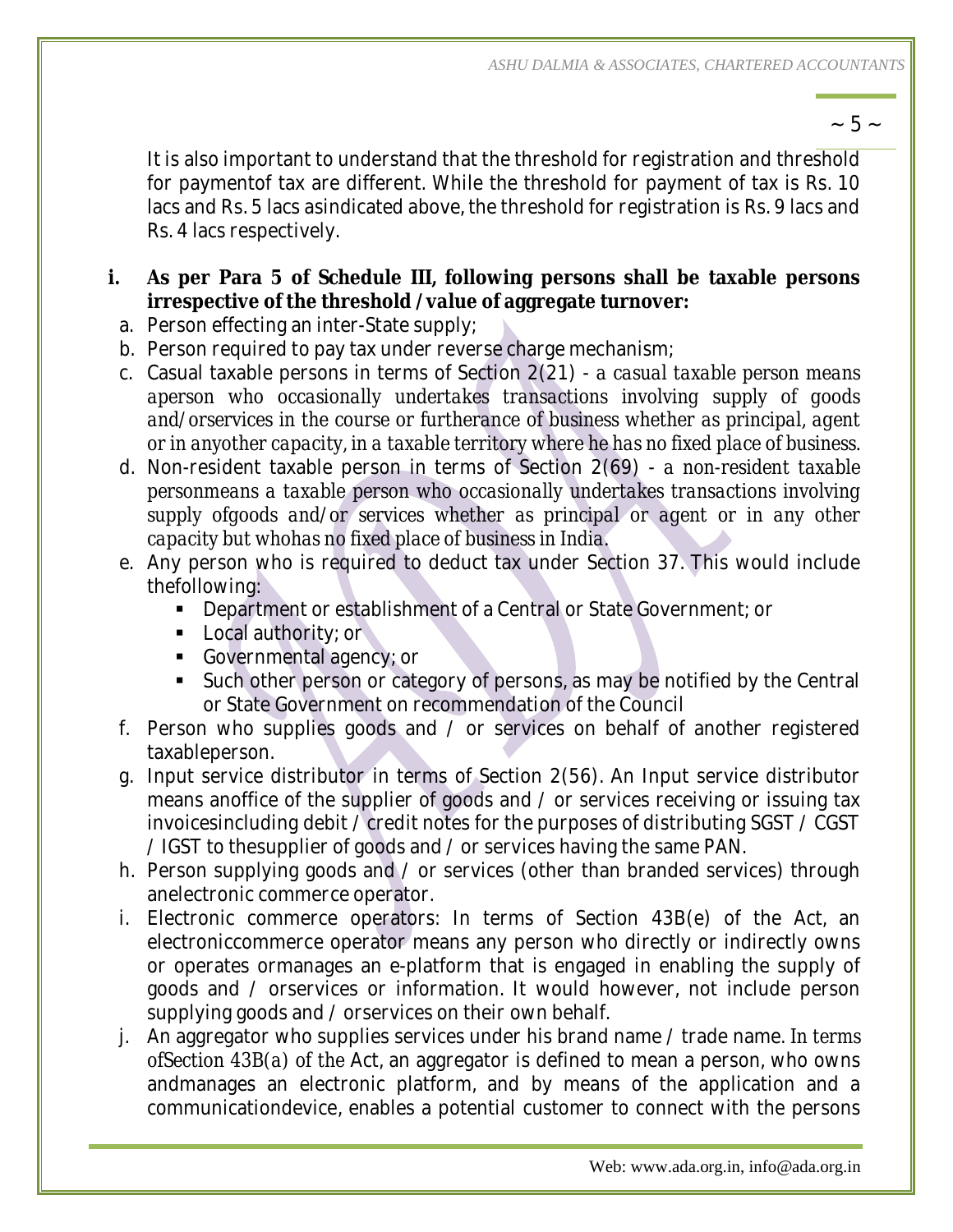$\sim 6 \sim$ 

providing service of aparticular kind under the brand name or trade name of the said aggregator.

- k. Job worker, in respect of goods supplied by the job worker after completion of job work(refer Section 43A).
- l. Such other persons or class of person as the Central Government or State Governmentmay notify on recommendations from the Council.
- **ii. The following are specifically excluded from the meaning of 'taxable person':** a. Agriculturist as per Section 2(8) read with Section 2(103).
	- b. Person registered but where the aggregate turnover is less than the thresholdsindicated above [Rs. 10 Lakhs/ Rs. 5 Lakhs].
	- c. Employees providing any services under an employer-employee relationship or workerscovered under Contract Labour Abolition Act, 1971.
	- d. Persons engaged wholly in supply of goods and / or services which are not liable to taxunder this Act. This exclusion will not apply to a person supplying exempt goods and /or services.
	- e. Where any person is liable to pay tax on services under reverse charge mechanism, ifthe value of services received is less than a specified amount during the year and if thesaid services are received for personal use (other than in the course of or furtherance ofbusiness).

Note: The above exemption of services received upto a specified value will *beapplicable only if such services are meant for personal use. Where any services arereceived in the course of, or furtherance of business, the threshold will not be applicable– viz., will be liable to tax, irrespective of the threshold.*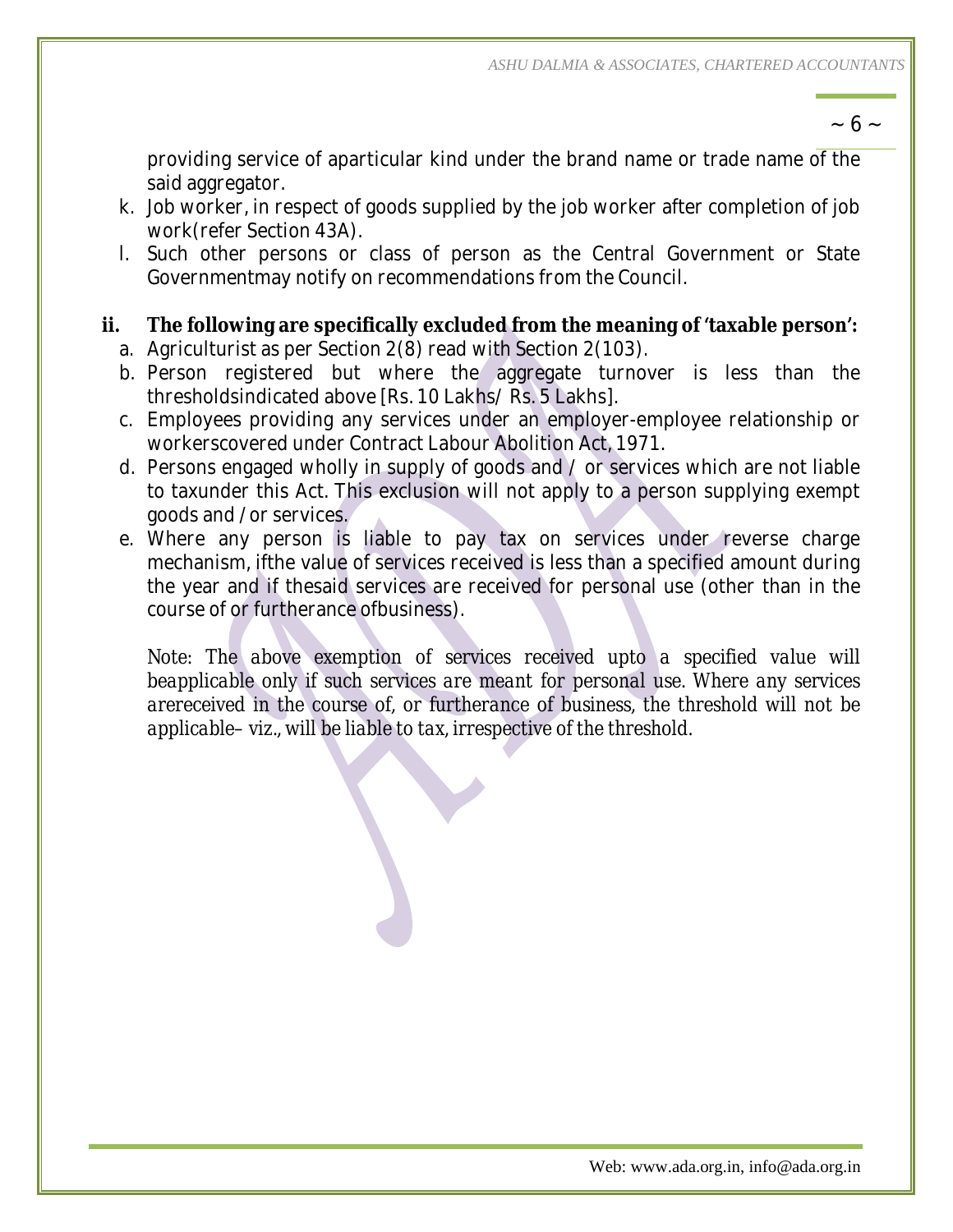## $\sim$  7  $\sim$

## *PART B-Levy and Collection of IGST*

Section 4 of Chapter III of the IGST Act, 2016 provides:

### Section 4(1)

- ∑ There shall be **levied a tax called the Integrated Goods and Services Tax**
- ∑ **on all supplies of goods and/or services**
- ∑ made in the course of **inter-State trade or commerce**
- at the rate specified in the Schedule to this Act and
- ∑ **collected in such manner** as may beprescribed.

#### Section 4(2)

- ∑ The **Integrated Goods and Services Tax**
- ∑ shall be **paid** by every **taxable person**
- inaccordance with the provisions of this Act

### Section 4(3)

.

*Notwithstanding anything contained in sub-section (2), the Central Governmentmay, on recommendation of the Council, by notification, specify categories of supply ofgoods and/or services the tax on which is payable on reverse charge basis and the taxthereon shall be paid by the person receiving such goods and/or services and all theprovisions of this Act shall apply to such person as if he is the person liable for payingthe tax in relation to such goods and/or services.*

#### Section 4(4)

*Notwithstanding anything contained in sub-section (1) but subject to suchconditions as may be notified in this behalf, no tax under this Act shall be payable by any taxable person in respect of such supplies of goods and/or services as are specified in Scheduleto the Act.*